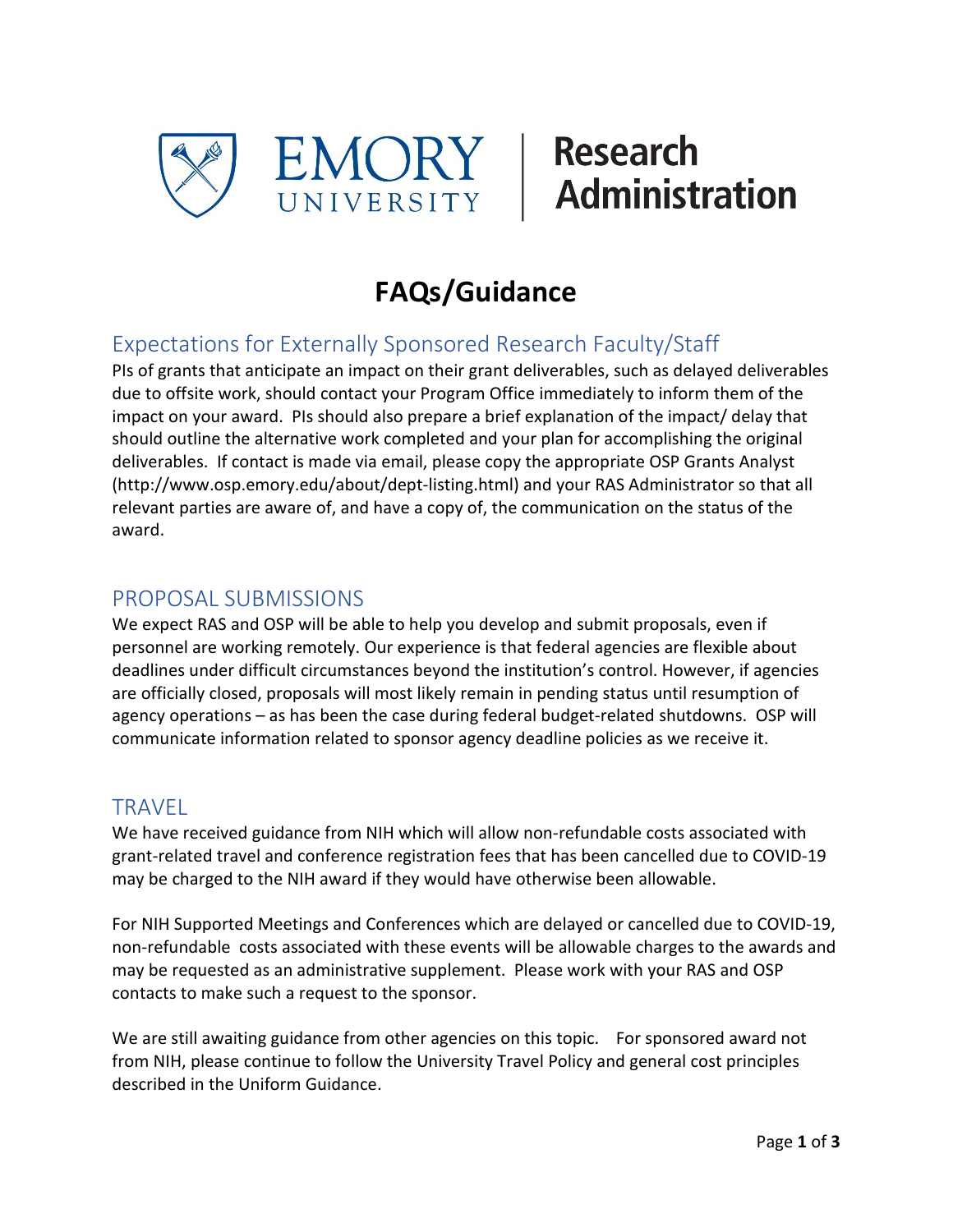Travel insurance is normally not an allowable direct charge on sponsored awards.

#### SALARY/EFFORT

When working remotely salary can still be charged to sponsored awards provided you are engaged in work related to the sponsored award. NIH and NSF prior approval requirements for effort reductions remain in effect. As a reminder, these agencies require prior approval when effort is reduced by 25% or more.

NIH has provided new guidance related to salaries which allows for the charging of salaries to awards in the event researchers are unable to work as a result of or related to the effects of COVID-19, if the organization's policy allows for charging of salaries and benefits during periods when no work is performed due to the effect of COVID-19 regardless of the funding source. Please note there will not be additional funds from the sponsor to cover the salary, fringe benefits and associated F&A which could impact project deliverables Sick leave and other paid absences permitted under University policy may be directly charged to the grant.

#### **STIPENDS**

NIH Update - Stipend payments to fellows and trainees who may be unable to work as a result of or related to COVID-19 are allowable. PIs should work their RAS and OSP to notify the assigned grants management official and provide documentation demonstrating the effect of COVID-19 and the length the institution will be affected.

### NIH UPDATE - EXTENSION OF POST-AWARD FINANCIAL AND OTHER REPORTING

NIH has indicated that it will accept late financial and Research Progress Performance Reports (RPPRs) after their scheduled due. The RAS, OSP, and RGC plan to continue full operations and are available to help prepare and submit RPPRs/financial reports. It remains our intention to meet all deadlines.

However, if you are unable to complete and submit financial and Research Progress Performance Reports (RPPR) by the scheduled due date, due to the effects of COVID-19, please be sure to work with your RAS unit and OSP to contact the assigned grants management and/or program official to let them know the reports will be late.

Additionally, while NIH will accept these late reports, they will delay issuing grant awards until the reports are received and accepted by the appropriate Institute or Center (IC).